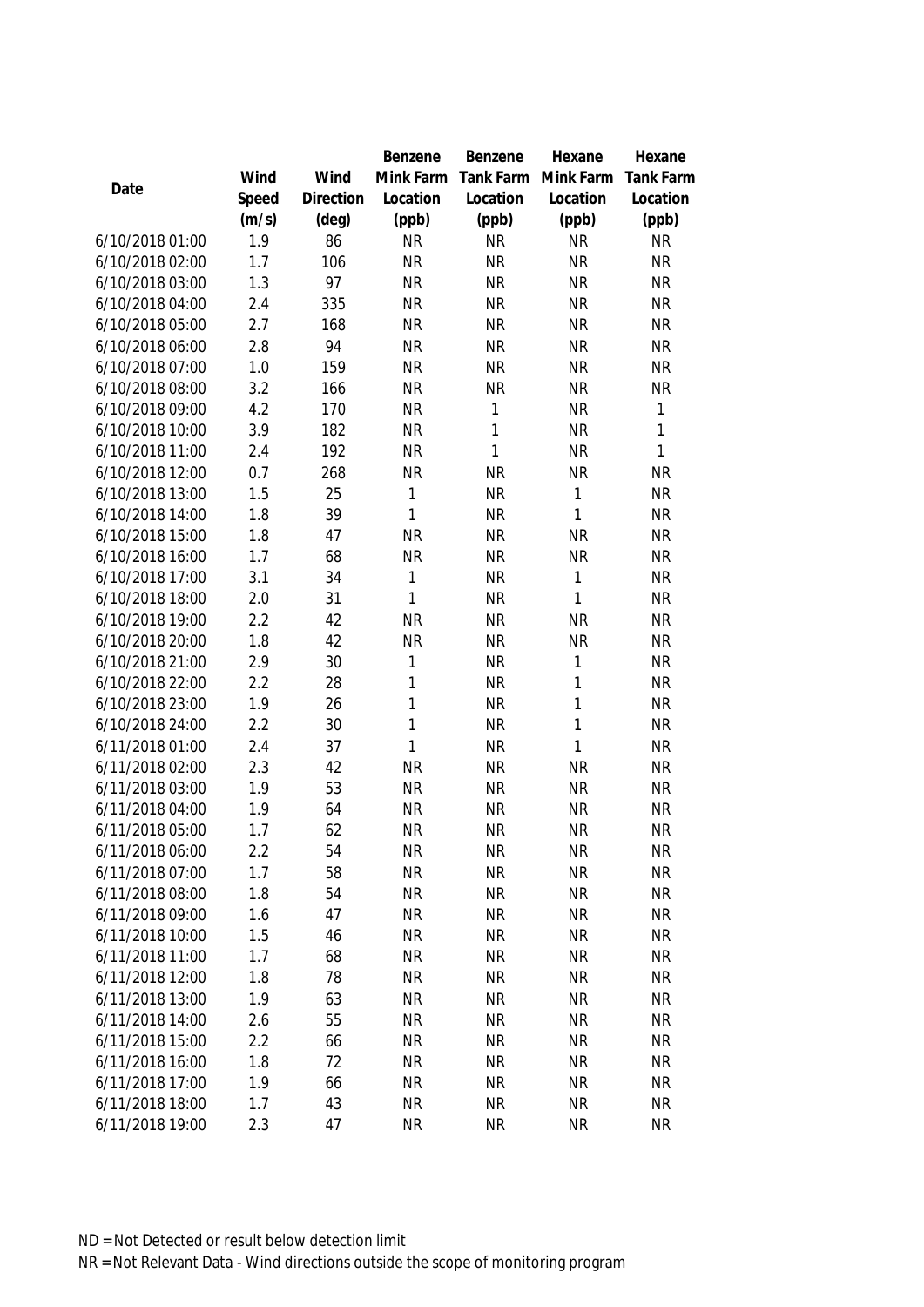|                 |       |           | Benzene   | Benzene        | Hexane       | Hexane           |
|-----------------|-------|-----------|-----------|----------------|--------------|------------------|
|                 | Wind  | Wind      | Mink Farm | Tank Farm      | Mink Farm    | <b>Tank Farm</b> |
| Date            | Speed | Direction | Location  | Location       | Location     | Location         |
|                 | (m/s) | (deg)     | (ppb)     | (ppb)          | (ppb)        | (ppb)            |
| 6/11/2018 20:00 | 1.8   | 51        | <b>NR</b> | <b>NR</b>      | <b>NR</b>    | <b>NR</b>        |
| 6/11/2018 21:00 | 2.1   | 54        | <b>NR</b> | <b>NR</b>      | <b>NR</b>    | <b>NR</b>        |
| 6/11/2018 22:00 | 1.6   | 69        | <b>NR</b> | <b>NR</b>      | <b>NR</b>    | <b>NR</b>        |
| 6/11/2018 23:00 | 1.1   | 71        | <b>NR</b> | <b>NR</b>      | <b>NR</b>    | <b>NR</b>        |
| 6/11/2018 24:00 | 1.6   | 44        | <b>NR</b> | <b>NR</b>      | <b>NR</b>    | <b>NR</b>        |
| 6/12/2018 01:00 | 1.7   | 48        | <b>NR</b> | <b>NR</b>      | <b>NR</b>    | <b>NR</b>        |
| 6/12/2018 02:00 | 1.8   | 77        | <b>NR</b> | <b>NR</b>      | <b>NR</b>    | <b>NR</b>        |
| 6/12/2018 03:00 | 2.1   | 103       | <b>NR</b> | <b>NR</b>      | <b>NR</b>    | <b>NR</b>        |
| 6/12/2018 04:00 | 1.7   | 104       | <b>NR</b> | <b>NR</b>      | <b>NR</b>    | <b>NR</b>        |
| 6/12/2018 05:00 | 2.6   | 119       | <b>NR</b> | <b>NR</b>      | <b>NR</b>    | <b>NR</b>        |
| 6/12/2018 06:00 | 3.3   | 134       | <b>NR</b> | <b>NR</b>      | <b>NR</b>    | <b>NR</b>        |
| 6/12/2018 07:00 | 2.5   | 132       | <b>NR</b> | <b>NR</b>      | <b>NR</b>    | <b>NR</b>        |
| 6/12/2018 08:00 | 2.0   | 150       | <b>NR</b> | <b>NR</b>      | <b>NR</b>    | <b>NR</b>        |
| 6/12/2018 09:00 | 2.9   | 140       | <b>NR</b> | <b>NR</b>      | <b>NR</b>    | <b>NR</b>        |
| 6/12/2018 10:00 | 2.1   | 149       | <b>NR</b> | <b>NR</b>      | <b>NR</b>    | <b>NR</b>        |
| 6/12/2018 11:00 | 2.4   | 155       | <b>NR</b> | <b>NR</b>      | <b>NR</b>    | <b>NR</b>        |
| 6/12/2018 12:00 | 1.5   | 183       | <b>NR</b> | 1              | <b>NR</b>    | 1                |
| 6/12/2018 13:00 | 2.2   | 224       | <b>NR</b> | 1              | <b>NR</b>    | 5                |
| 6/12/2018 14:00 | 2.2   | 271       | 1         | $\mathbf{1}$   | $\mathbf{1}$ | 3                |
| 6/12/2018 15:00 | 2.2   | 280       | 1         | <b>NR</b>      | 1            | <b>NR</b>        |
| 6/12/2018 16:00 | 1.7   | 287       | 1         | <b>NR</b>      | $\mathbf{1}$ | <b>NR</b>        |
| 6/12/2018 17:00 | 1.0   | 322       | 1         | <b>NR</b>      | 1            | <b>NR</b>        |
| 6/12/2018 18:00 | 0.5   | 288       | 1         | <b>NR</b>      | $\mathbf{1}$ | <b>NR</b>        |
| 6/12/2018 19:00 | 0.0   | CALM      | <b>NR</b> | <b>NR</b>      | <b>NR</b>    | <b>NR</b>        |
| 6/12/2018 20:00 | 0.4   | 142       | <b>NR</b> | <b>NR</b>      | <b>NR</b>    | <b>NR</b>        |
| 6/12/2018 21:00 | 0.3   | 146       | <b>NR</b> | <b>NR</b>      | <b>NR</b>    | <b>NR</b>        |
| 6/12/2018 22:00 | 0.1   | 310       | 1         | <b>NR</b>      | 1            | <b>NR</b>        |
| 6/12/2018 23:00 | 0.7   | 271       | 1         | 1              | 1            | 1                |
| 6/12/2018 24:00 | 1.0   | 265       | 1         | $\overline{2}$ | 1            | $\overline{4}$   |
| 6/13/2018 01:00 | 1.5   | 265       | 1         | 3              | $\mathbf{1}$ | $\overline{7}$   |
| 6/13/2018 02:00 | 1.8   | 276       | 1         | <b>NR</b>      | 1            | <b>NR</b>        |
| 6/13/2018 03:00 | 2.1   | 263       | 1         | $\overline{2}$ | 1            | $\overline{2}$   |
| 6/13/2018 04:00 | 2.0   | 258       | 1         | $\overline{2}$ | 1            | 4                |
| 6/13/2018 05:00 | 1.9   | 258       | 1         | $\overline{2}$ | 1            | 4                |
| 6/13/2018 06:00 | 1.8   | 255       | 1         | 1              | 1            | 3                |
| 6/13/2018 07:00 | 2.5   | 300       | 1         | <b>NR</b>      | $\mathbf{1}$ | <b>NR</b>        |
| 6/13/2018 08:00 | 3.2   | 305       | 1         | <b>NR</b>      | 1            | <b>NR</b>        |
| 6/13/2018 09:00 | 3.7   | 328       | 1         | <b>NR</b>      | 1            | <b>NR</b>        |
| 6/13/2018 10:00 | 3.4   | 333       | 1         | <b>NR</b>      | 1            | <b>NR</b>        |
| 6/13/2018 11:00 | 3.9   | 338       | 1         | <b>NR</b>      | 1            | <b>NR</b>        |
| 6/13/2018 12:00 | 3.5   | 343       | 1         | <b>NR</b>      | 1            | <b>NR</b>        |
| 6/13/2018 13:00 | 3.7   | 339       | 1         | <b>NR</b>      | 1            | <b>NR</b>        |
| 6/13/2018 14:00 | 3.5   | 336       | 1         | <b>NR</b>      | 1            | <b>NR</b>        |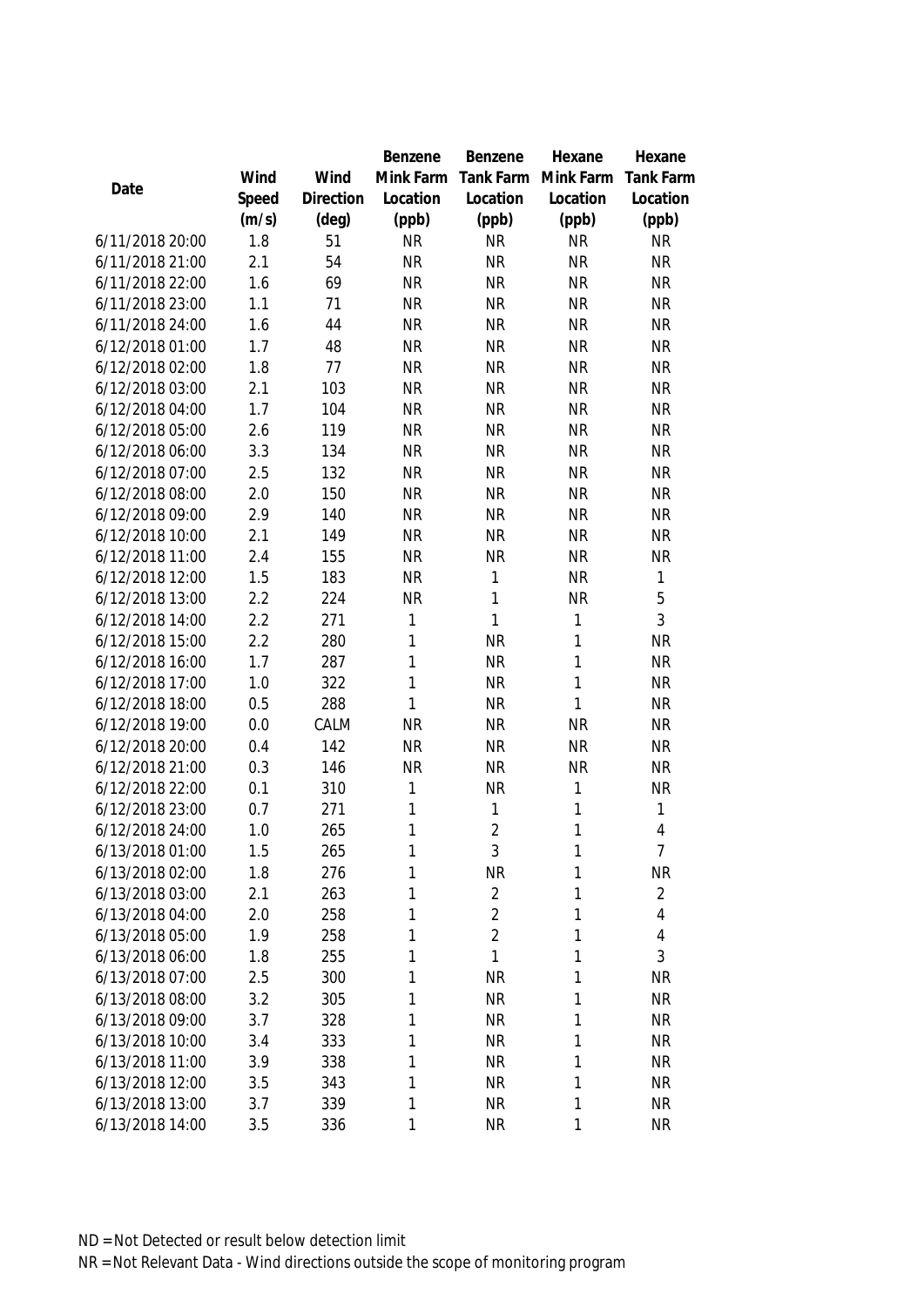|                 |       |           | Benzene   | Benzene      | Hexane    | Hexane           |
|-----------------|-------|-----------|-----------|--------------|-----------|------------------|
|                 | Wind  | Wind      | Mink Farm | Tank Farm    | Mink Farm | <b>Tank Farm</b> |
| Date            | Speed | Direction | Location  | Location     | Location  | Location         |
|                 | (m/s) | (deg)     | (ppb)     | (ppb)        | (ppb)     | (ppb)            |
| 6/13/2018 15:00 | 2.9   | 344       | 1         | <b>NR</b>    | 1         | <b>NR</b>        |
| 6/13/2018 16:00 | 3.1   | 330       | 1         | <b>NR</b>    | 1         | <b>NR</b>        |
| 6/13/2018 17:00 | 2.6   | 341       | 1         | <b>NR</b>    | 1         | <b>NR</b>        |
| 6/13/2018 18:00 | 2.7   | 340       | 1         | <b>NR</b>    | 1         | <b>NR</b>        |
| 6/13/2018 19:00 | 2.7   | 338       | 1         | <b>NR</b>    | 1         | <b>NR</b>        |
| 6/13/2018 20:00 | 2.2   | 355       | <b>NR</b> | <b>NR</b>    | <b>NR</b> | <b>NR</b>        |
| 6/13/2018 21:00 | 2.0   | 121       | <b>NR</b> | <b>NR</b>    | <b>NR</b> | <b>NR</b>        |
| 6/13/2018 22:00 | 1.2   | 135       | <b>NR</b> | <b>NR</b>    | <b>NR</b> | <b>NR</b>        |
| 6/13/2018 23:00 | 0.6   | 134       | <b>NR</b> | <b>NR</b>    | <b>NR</b> | <b>NR</b>        |
| 6/13/2018 24:00 | 1.9   | 160       | <b>NR</b> | <b>NR</b>    | <b>NR</b> | <b>NR</b>        |
| 6/14/2018 01:00 | 1.5   | 183       | <b>NR</b> | 1            | <b>NR</b> | 1                |
| 6/14/2018 02:00 | 1.5   | 180       | <b>NR</b> | 1            | <b>NR</b> | 1                |
| 6/14/2018 03:00 | 1.9   | 186       | <b>NR</b> | 1            | <b>NR</b> | 1                |
| 6/14/2018 04:00 | 1.3   | 186       | <b>NR</b> | 1            | <b>NR</b> | 1                |
| 6/14/2018 05:00 | 0.8   | 187       | <b>NR</b> | 1            | <b>NR</b> | 1                |
| 6/14/2018 06:00 | 0.2   | 238       | 1         | 1            | 1         | 1                |
| 6/14/2018 07:00 | 0.2   | 316       | 1         | <b>NR</b>    | 1         | <b>NR</b>        |
| 6/14/2018 08:00 | 0.8   | 51        | <b>NR</b> | <b>NR</b>    | <b>NR</b> | <b>NR</b>        |
| 6/14/2018 09:00 | 1.0   | 152       | <b>NR</b> | <b>NR</b>    | <b>NR</b> | <b>NR</b>        |
| 6/14/2018 10:00 | 1.5   | 152       | <b>NR</b> | <b>NR</b>    | <b>NR</b> | <b>NR</b>        |
| 6/14/2018 11:00 | 1.8   | 176       | <b>NR</b> | 1            | <b>NR</b> | 1                |
| 6/14/2018 12:00 | 2.7   | 201       | <b>NR</b> | 1            | <b>NR</b> | 1                |
| 6/14/2018 13:00 | 2.4   | 186       | <b>NR</b> | 1            | <b>NR</b> | 1                |
| 6/14/2018 14:00 | 1.8   | 180       | <b>NR</b> | 1            | <b>NR</b> | 1                |
| 6/14/2018 15:00 | 2.3   | 191       | <b>NR</b> | 1            | <b>NR</b> | 1                |
| 6/14/2018 16:00 | 3.0   | 207       | <b>NR</b> | $\mathbf{1}$ | <b>NR</b> | 1                |
| 6/14/2018 17:00 | 2.4   | 186       | <b>NR</b> | 1            | <b>NR</b> | 1                |
| 6/14/2018 18:00 | 1.5   | 139       | <b>NR</b> | <b>NR</b>    | <b>NR</b> | <b>NR</b>        |
| 6/14/2018 19:00 | 1.9   | 104       | <b>NR</b> | <b>NR</b>    | <b>NR</b> | <b>NR</b>        |
| 6/14/2018 20:00 | 1.3   | 105       | <b>NR</b> | <b>NR</b>    | <b>NR</b> | <b>NR</b>        |
| 6/14/2018 21:00 | 0.8   | 113       | <b>NR</b> | <b>NR</b>    | <b>NR</b> | <b>NR</b>        |
| 6/14/2018 22:00 | 1.8   | 79        | <b>NR</b> | <b>NR</b>    | <b>NR</b> | <b>NR</b>        |
| 6/14/2018 23:00 | 1.3   | 98        | <b>NR</b> | <b>NR</b>    | <b>NR</b> | <b>NR</b>        |
| 6/14/2018 24:00 | 1.8   | 111       | NR        | <b>NR</b>    | <b>NR</b> | <b>NR</b>        |
| 6/15/2018 01:00 | 1.9   | 105       | <b>NR</b> | <b>NR</b>    | <b>NR</b> | <b>NR</b>        |
| 6/15/2018 02:00 | 2.7   | 112       | <b>NR</b> | <b>NR</b>    | <b>NR</b> | <b>NR</b>        |
| 6/15/2018 03:00 | 2.8   | 112       | <b>NR</b> | <b>NR</b>    | <b>NR</b> | <b>NR</b>        |
| 6/15/2018 04:00 | 2.6   | 107       | <b>NR</b> | <b>NR</b>    | <b>NR</b> | <b>NR</b>        |
| 6/15/2018 05:00 | 2.9   | 117       | <b>NR</b> | <b>NR</b>    | <b>NR</b> | <b>NR</b>        |
| 6/15/2018 06:00 | 3.3   | 125       | <b>NR</b> | <b>NR</b>    | <b>NR</b> | <b>NR</b>        |
| 6/15/2018 07:00 | 3.2   | 147       | <b>NR</b> | <b>NR</b>    | <b>NR</b> | <b>NR</b>        |
| 6/15/2018 08:00 | 3.5   | 148       | <b>NR</b> | <b>NR</b>    | <b>NR</b> | <b>NR</b>        |
| 6/15/2018 09:00 | 2.7   | 162       | <b>NR</b> | <b>NR</b>    | <b>NR</b> | <b>NR</b>        |